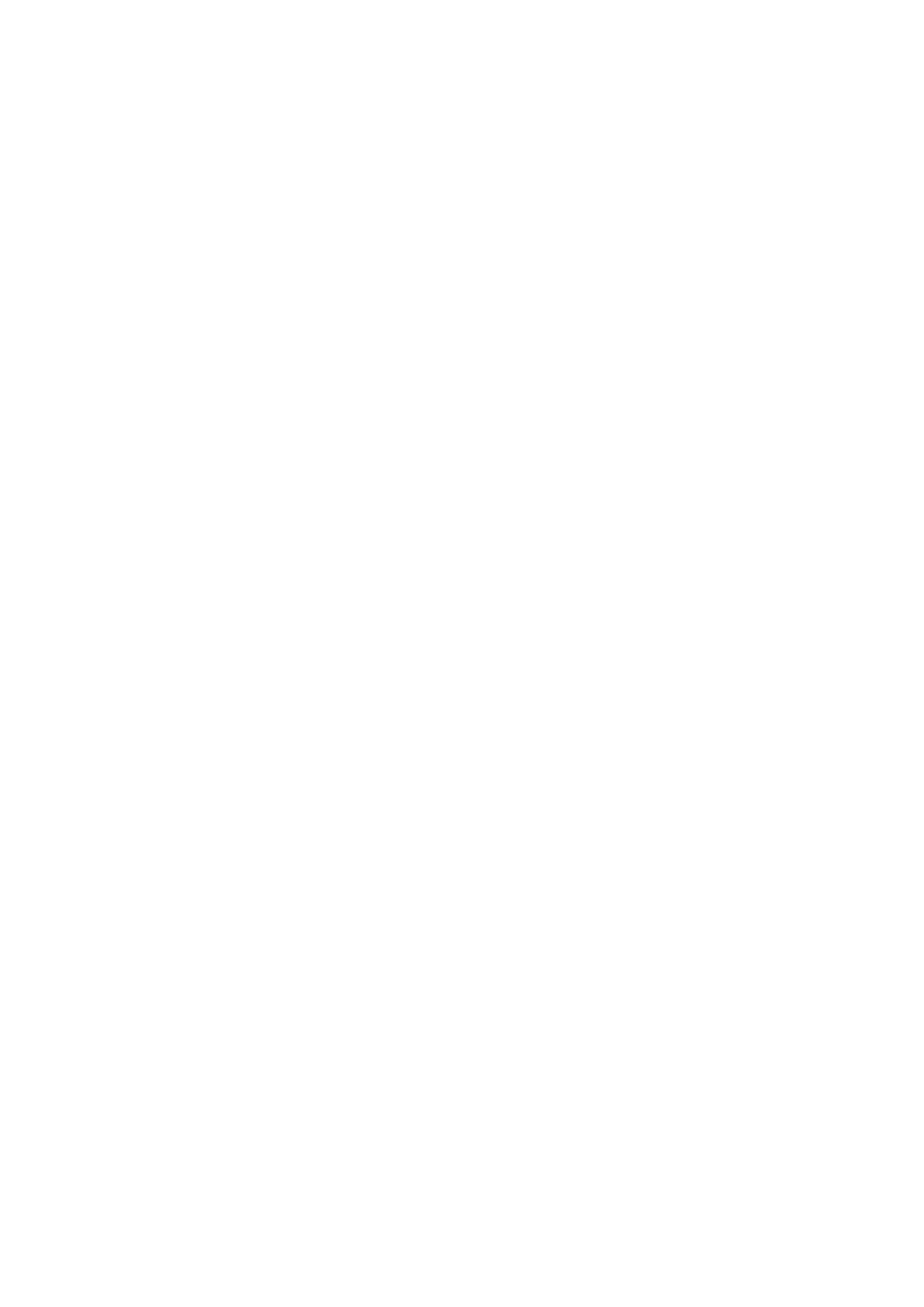# **Information on progress achieved in the framework of the technical cooperation programme agreed between the Government of Qatar and the ILO**

- **1.** At its 331st Session (October–November 2017), the Governing Body decided to support the technical cooperation programme agreed between the Government of Qatar and the ILO and its implementation modalities. <sup>1</sup> This technical cooperation programme reflects the shared commitment of both the Government of Qatar and the ILO to cooperate on ensuring compliance with ratified international labour Conventions and on achieving fundamental principles and rights at work in the State of Qatar in a gradual manner during the period 2018–20.
- **2.** The first progress report was presented to the Governing Body at its 334th Session (October–November 2018). <sup>2</sup> The present document contains the second annual progress report on the implementation of the technical cooperation programme, covering the period from mid-October 2018 to mid-October 2019. For ease of reference, a summary of the technical cooperation programme is provided in the appendix.

#### **Second year achievements under the five pillars of the programme**

#### *Pillar 1 – Improvement in the payment of wages*

- **3. Towards the adoption of a non-discriminatory minimum wage –** In April 2019, the ad hoc Minimum Wage Commission, which was established in 2018, reviewed a report prepared by the ILO summarizing the findings of technical studies carried out on a new minimum wage and a sustainable minimum wage system in Qatar. This report provided detailed recommendations and scenario options based on a thorough analysis of the economic conditions, as well as the needs of workers and their families. The report benefited from detailed data generated from the Wage Protection System and other survey data, as well as inputs from employers and workers in different sectors, line ministries, the chamber of commerce, global union federations and others.
- **4.** The draft legislation on the minimum wage law was approved by the Council of Ministers in September, and advanced for review by the Shura Council. Once adopted, this will be the first minimum wage law in the State of Qatar. The draft law proposes that employers must ensure the provision of decent food and accommodation for workers in addition to the basic wage. It applies to all workers, including domestic workers. The draft legislation also calls for the establishment of a Minimum Wage Commission that monitors the impact of the minimum wage and proposes adjustments on a periodic basis.
- **5. A strengthened wage protection system** A comprehensive assessment of the wage protection system was carried out under the programme, covering the legislation, the institutional framework and the internal operations of the Wage Protection System Unit at the Ministry of Administrative Development, Labour and Social Affairs (MADLSA). A series of recommendations was made on how to strengthen the system. The

<sup>1</sup> [GB.331/PV,](https://www.ilo.org/wcmsp5/groups/public/---ed_norm/---relconf/documents/meetingdocument/wcms_616103.pdf) para. 387.

<sup>2</sup> [GB.334/INS/8.](https://www.ilo.org/wcmsp5/groups/public/---ed_norm/---relconf/documents/meetingdocument/wcms_647832.pdf)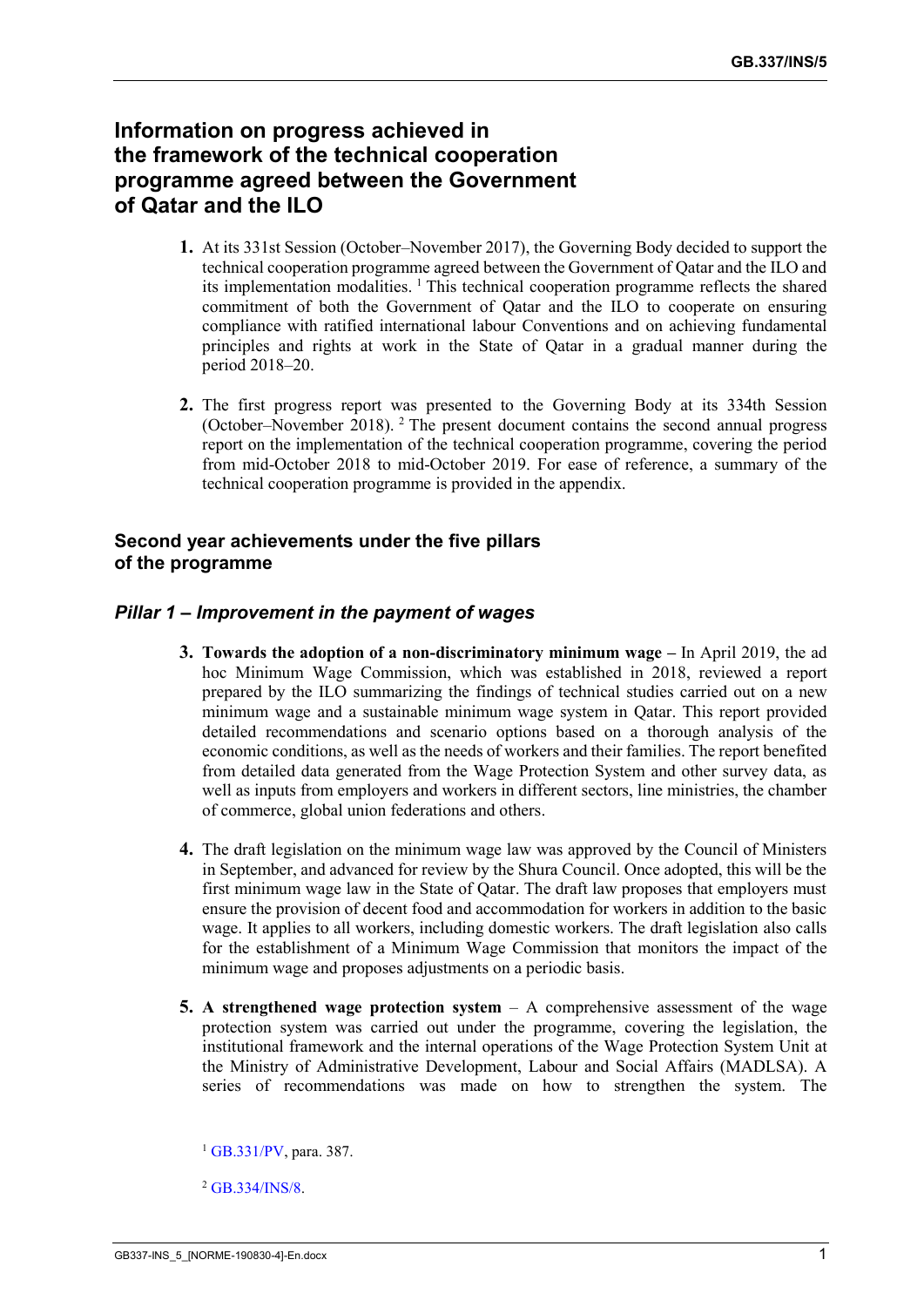recommendations focus not only on extending coverage to more workers and enterprises, but also on ensuring that various forms of non-compliance can be identified and addressed more quickly, reducing prolonged instances of non-payment. The programme will support the MADLSA in implementing the recommendations over the next 12 months.

- **6. Establishment of a Workers' Support and Insurance Fund –** On 30 October 2018, Law No. 17 of 2018 was adopted, establishing the Workers' Support and Insurance Fund. The Fund pays workers their overdue wages in a timely manner following a decision of a Workers' Dispute Settlement Committee. This will redress the major obstacles faced by some workers in claiming their unpaid wages directly from the employers. The Fund will also provide humanitarian support to vulnerable workers in certain circumstances. The Government provided the initial budget and will subsequently engage with non-compliant employers in order to replenish the Fund. The MADLSA has now completed the recruitment of the Fund managers and has allocated an operating budget. The aim is for the Fund to be fully operational by December 2019.
- **7.** To support the operationalization of the Fund, the programme conducted a review of similar funds and schemes that exist in countries around the world, which could inform a model or systems appropriate for Qatar. These examples include insolvency funds and insurance schemes, funded through a range of different mechanisms, primarily in Asia and Europe. The report of the review put forward actionable recommendations on: the Fund's structure, policies and procedures; how to create a transparent, accountable and professional institution; ensuring resources and sustainability; and the criteria for activating a claim.

#### *Pillar 2 – Labour inspection and occupational safety and health systems*

- **8. A strengthened labour inspection system** A comprehensive assessment of the labour inspection system was carried out, resulting in the development and adoption of a national labour inspection policy, the establishment of a Strategic Unit in the Labour Inspection Department and the preparation of a training plan to enhance the capacity of inspectors.
- **9.** The national labour inspection policy was adopted in April 2019, signalling a key shift towards evidence-based and strategic inspections with a focus on data collection and analysis, strategic planning and action, harmonized guidance and training for all labour inspectors, awareness-raising activities, and transparency and accountability. The policy was disseminated among all labour inspectors and published on the public website of the Labour Inspection Department.
- **10.** The Strategic Unit of the Labour Inspection Department was established in December 2018 with focal points from different units within the MADLSA. A strategic compliance workshop was held in January 2019 and two international study visits were organized to the Netherlands and Portugal in February and March 2019 to build the capacity of the Unit. The Unit has since developed a strategic plan for the Labour Inspection Department, with a focus on data collection and analysis.
- **11.** The Strategic Unit elaborated a training plan for 2019–20 in collaboration with the Institute of Administrative Development, which is the training arm of the MADLSA. To mark the World Day for Safety and Health at Work, 91 labour inspectors received training on occupational safety and health (OSH). In addition, starting in September 2019 and over the course of 2020, all labour inspectors will undergo training on the following: labour inspection skills and labour law; OSH, workers' accommodation and heat stress management; investigations of occupational accidents; protection of wages; forced labour; and recruitment. The training modules are being developed in collaboration with the Institute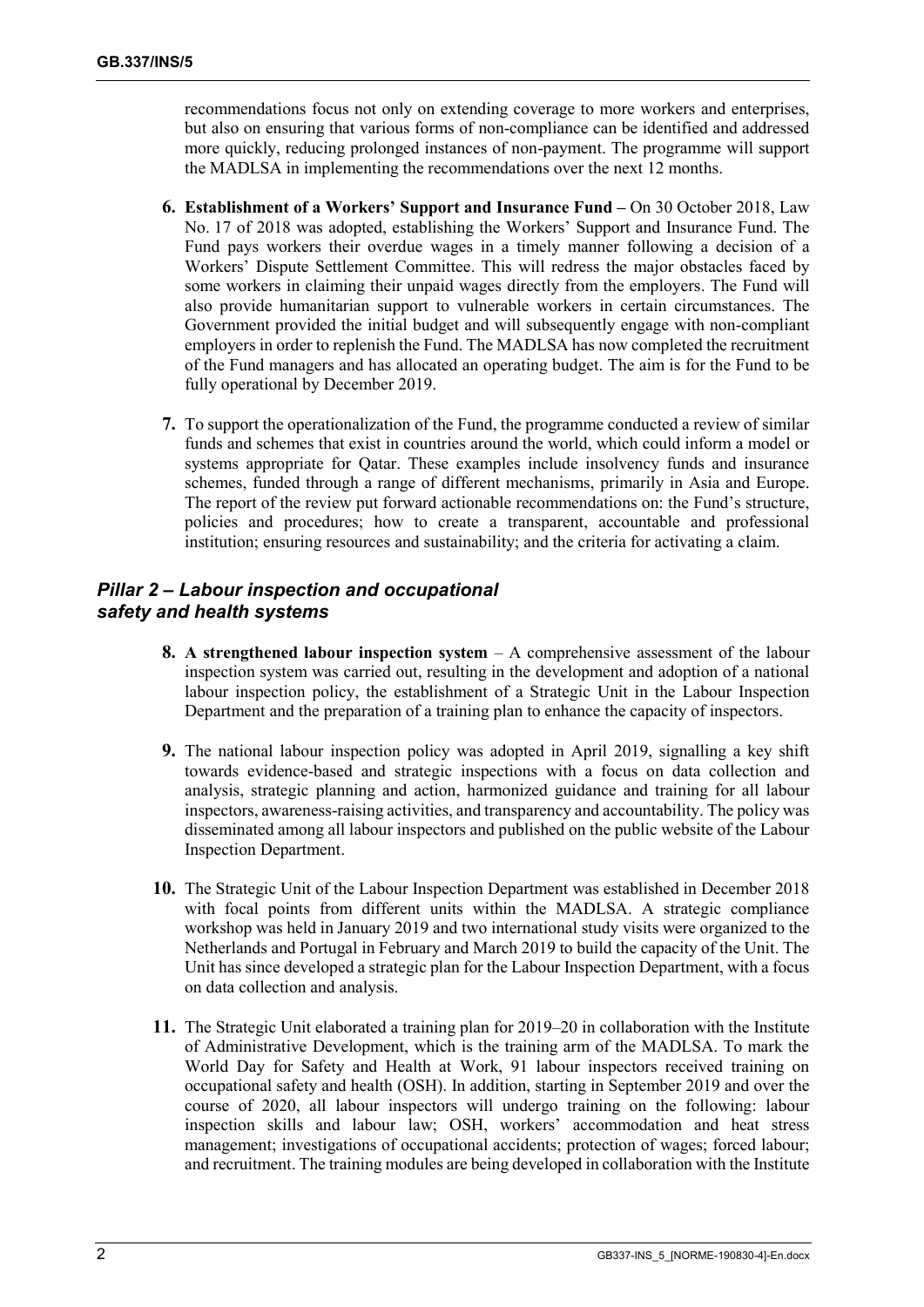of Administrative Development, the International Training Centre of the ILO (Turin Centre) and international experts.

- **12. Adoption of an OSH policy –** A comprehensive OSH profile was developed by the programme, with support from a broad range of government and quasi-government agencies in Qatar, as well as from the Health and Safety Executive of the United Kingdom. The OSH profile describes and analyses the relevant legislation and practice, institutional infrastructure and available resources. It contains a number of recommendations, including on: coordination among the multiple stakeholders in this field; the harmonization of OSH legislation and standards; and the collection and analysis of data on occupational accidents and diseases. The programme has also been actively participating in a joint task force, led by the MADLSA and the Ministry of Public Health, which has developed a national OSH policy that sets out principles, areas of action and the responsibilities of both ministries. The policy draws from the OSH profile and takes into account relevant ILO standards and instruments.
- **13.** The programme supported the MADLSA and the Ministry of Public Health in organizing the first ever OSH Month in April 2018. A number of activities took place during the month to help strengthen the OSH culture in Qatar, including a national OSH conference, training for labour inspectors, a workshop called SafeJam for university students, and a practitioners' forum organized by the Building and Wood Workers' International (BWI). More than 20 companies and more than 15,000 workers took part in OSH-related training and awareness activities in the course of the month.
- **14. Pioneering research on heat stress and mitigation measures –** In March and April 2019, drawing on international expertise and experience, two pieces of research on heat stress were produced to inform measures that can be adopted by the Government and by enterprises. The research included a meta-analysis of all academic research ever carried out on heat stress to determine state-of-the-art approaches to measuring and mitigating heat stress. It was carried out in partnership with the MADLSA, Qatar's Supreme Committee for Delivery and Legacy, the FAME Laboratory at the University of Thessaly in Greece and the Health and Safety Executive of the United Kingdom.
- **15.** In July and August 2019, the FAME Laboratory was commissioned to carry out cutting-edge research in Qatar to measure the impact of the environmental conditions in the country on workers' health and productivity. This is the largest study of such physiological measurements ever undertaken. Three mitigation measures were tested to determine their impact, related to work–rest ratios, hydration and clothing. The key findings and recommendations of the study were disseminated among national stakeholders, in order to improve the implementation of the relevant national legislation and enterprise-level standards.
- **16.** Awareness-raising materials related to heat stress were produced for workers and employers. Videos and printed materials were produced in multiple languages. Workers received targeted information on the dangers of heat stress and how to mitigate them. Employers and managers were encouraged to adopt heat stress mitigation plans at the enterprise level, and guidance on conducting a risk assessment on heat stress was published on the MADLSA website, drawing from ILO materials and examples shared by enterprises operating in Qatar. Posters and flyers on heat stress were also distributed at work sites.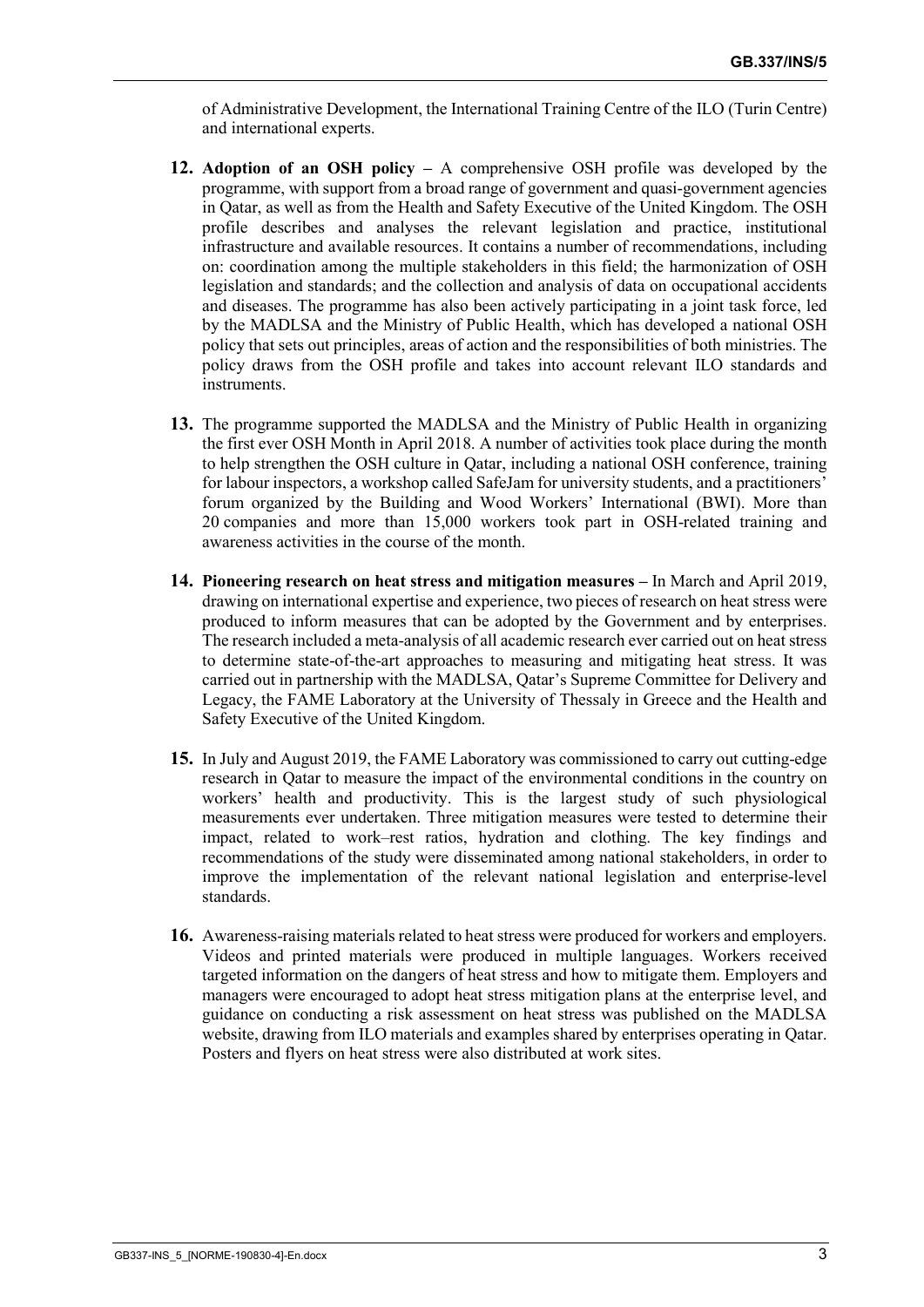### *Pillar 3 – An employment contractual system replacing the* **kafala** *system and improved employment conditions and labour recruitment*

- **17. New Ministerial Decision suppressing exit permits to be adopted –** To extend the coverage of Law No. 13 of 2018 suppressing exit permits for workers covered by the Labour Law No. 14 of 2004, the programme provided technical support in the drafting of a Ministerial Decision, which provides workers of ministries and other government entities, workers of public institutions, domestic workers, workers employed at sea, workers in agriculture and grazing, and workers employed in casual work the right to leave the country temporarily or permanently during their contract period. The Ministerial Decision is planned to be adopted by the Ministry of Interior by the end of 2019. The programme has also developed a simple and easy to understand 'know your rights' animation in various languages to raise awareness among workers on Law No. 13 of 2018.
- **18. Labour mobility for migrant workers to be granted** A study was conducted to inform policy reforms related to the mobility of migrant workers in the local labour market. The study assessed the economic impact of the suppression of the no-objection certificate requirement on enterprises, and it captured workers' perspectives on reform options. The preliminary findings of the study were presented during a workshop with national stakeholders in March 2019. The programme subsequently supported the drafting of amendments to the Labour Law No. 14 of 2004 and Law No. 21 of 2015 regulating the entry and exit of expatriates and their residence with regard to termination of employment and the removal of the no-objection certificate, to eliminate restrictions on workers' freedom of movement to change jobs. The draft amendments were approved by the Council of Ministers in September, and referred to the Shura Council for consideration. Once approved and adopted, these amendments will put an end to the restrictive sponsorship system. Workers will be able to change employers upon reasonable notice, after their probation period (if such a period is stipulated in their contract). However, if workers decide to change employer during their probation period, the future employer will have to reimburse the current employer a portion of the recruitment fees and related costs.
- **19. Awareness-raising on new laws and ministerial decisions –** The programme has developed a simple Know-Your-Rights animation in various languages to raise awareness among workers of Law No. 13 of 2018. A series of follow-up explainer animations on specific labour rights subjects are also under production. The ILO, together with the MADLSA, held various discussions with the private sector, including the American Chamber of Commerce, the Dutch Business Council, the Spanish Business Council, the Philippines Business Council, the Portuguese Business Council and the Swiss Business Council, on Law No. 13 of 2018 and other legal reforms.
- **20. Broadening of employment models for domestic workers** A second meeting on the domestic work sector in Qatar, chaired by the MADLSA, was organized in July 2019 with relevant governmental and non-governmental stakeholders. At the meeting, the newly created public company WISA, which recruits and places domestic workers in households on a live-out and part-time basis, was discussed. Participants provided a series of recommendations on the operations of WISA, which started itsimplementation in September 2019. A study was also commissioned to review good practices related to employment models for domestic workers worldwide, supporting the further development of WISA.
- **21. Awareness-raising on Law No. 15 of 2017 relating to domestic workers** An awarenessraising video (in Arabic, English and Hindi) was produced on the rights and responsibilities of domestic workers, as well as two informational booklets for domestic workers and employers, in collaboration with the non-governmental organization Migrant-Rights. A booklet for domestic workers was published in Arabic and English and will be distributed at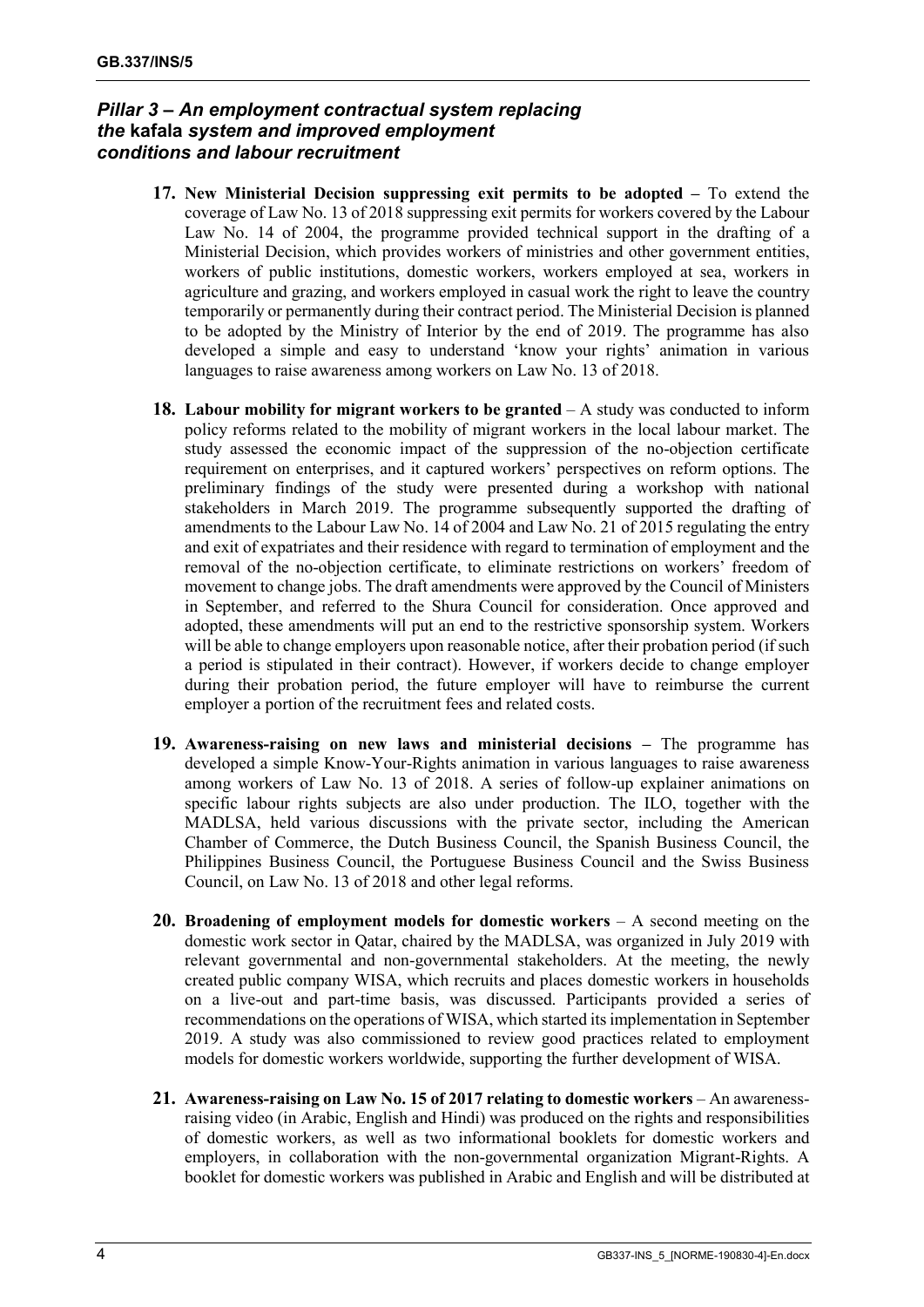all Qatar Visa Centres. For the first time in Qatar, an event was held to celebrate International Domestic Workers Day, organized by the International Domestic Workers Federation, the MADLSA and the ILO.

- **22. Fair recruitment promoted** The fair recruitment pilot intervention between Bangladesh and Qatar in the construction sector (with QDVC, a private Qatari shareholding company established between the Qatari Diar Real Estate Investment Company and VINCI Construction Grands Projets) is ongoing. Technical support was provided to recruiters, which entailed training and coaching to develop policies and tools required to ensure fair recruitment, as per the ILO's *General principles and operational guidelines for fair recruitment*. A video targeting prospective construction workers from Bangladesh prior to departure was produced, explaining what can be expected from living and working in Qatar. An assessment of the pilot is under way to evaluate the impact of fair recruitment practices on workers and their migration experience, including skills matching.
- **23.** Together with the MADLSA, the Embassy of the United States in Qatar, the Qatar Chamber of Commerce and Industry and the Qatar Foundation, the Programme hosted a high-level conference with public clients in May 2019 to raise awareness of the provision in the Labour Law No. 14 of 2004 that prohibits the charging of recruitment fees to workers. The conference provided a platform for public clients to make a commitment to ensure that no worker should have to pay to get a job and that recruitment fees and related costs should always be paid by the employer, and to conduct due diligence with respect to contractors in this area. A quarterly working group to review the public procurement procedures of several committed public institutions held its first session in September 2019.
- **24. Assessment of relevant legislation and standards regulating recruitment and employment –** The programme commissioned a mapping of Qatar's statutory legislation and related non-binding guidance such as the workers' welfare standards of the Supreme Committee for Delivery and Legacy and the Qatar Foundation. The study will serve as a basis for identifying good practices in different fields, including on the regulation of accommodation.
- **25. Safer migration systems developed** The ILO is part of a working group with the MADLSA, the Ministry of Interior and the Embassy of the United States in Qatar that is working on the further alignment of Qatar Visa Centre procedures in countries of origin with international labour standards and good practices. The ILO facilitated three round-table discussions between representatives of the MADLSA and the Ministry of the Interior and representatives of trade unions and civil society organizations working on labour migration issues, in Nepal (November 2018), Sri Lanka (June 2019) and the Philippines (September 2019).
- **26. Cross-fertilization of good practices between sectors** The MADLSA, the ILO and the Institute for Human Rights and Business hosted the first strategic dialogue group meeting on the hospitality sector in December 2018 together with representatives of the Supreme Committee for Delivery and Legacy, the International Tourism Partnership, the BWI, the International Union of Food, Agricultural, Hotel, Restaurant, Catering, Tobacco and Allied Workers' Associations, and the International Federation of Association Football (FIFA). The objective of this group is to exchange knowledge and ideas for engaging with the hospitality industry in Qatar, building on initiatives launched in other sectors, such as construction. Discussions focused on innovative interventions in the areas of fair recruitment, due diligence mechanisms, labour market mobility and workplace cooperation, among others. The second and third rounds of strategic group meetings took place in April and October 2019, which resulted in the adoption of a coordinated approach to supporting the hospitality sector in the implementation of the labour reforms introduced by the State of Qatar.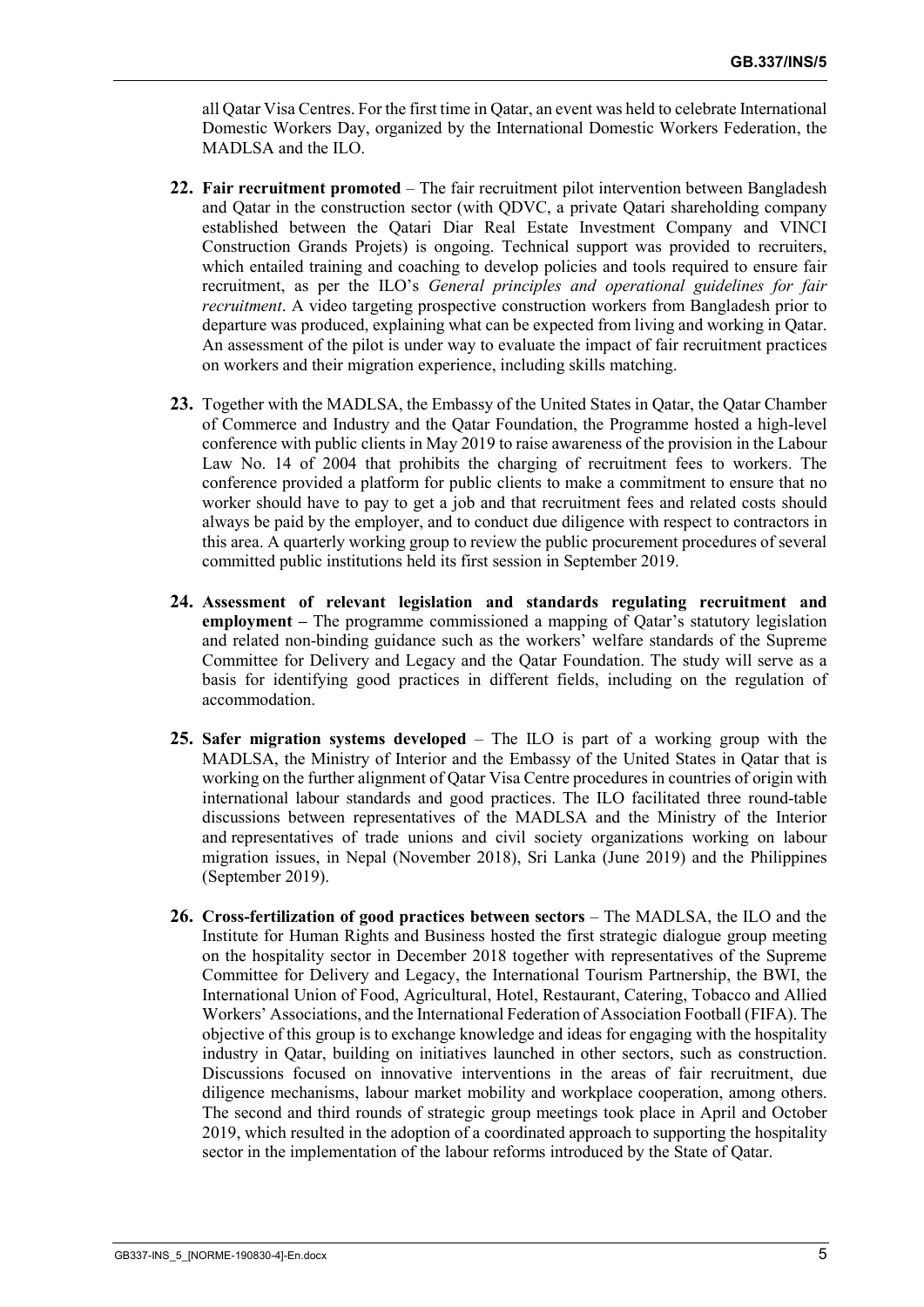- **27.** The programme has also initiated capacity-building in hotels in Qatar through the establishment of a working group for sustainable growth and decent work in Qatar's hospitality sector. This multi-stakeholder forum, with the participation of more than 40 hotels, is aimed at exchanging knowledge and developing good practices on the due diligence of suppliers and labour recruiters, establishing workplace cooperation, developing grievance mechanisms and ensuring labour market mobility for workers. Six sessions of the working group were held between March and October 2019. A toolkit on employment and recruitment-related matters, including due diligence of placement agencies and labour recruiters, and effective grievance mechanisms, will be developed with the hotels, national stakeholders and international employers and workers' organizations and will be presented in April 2020.
- **28. Enhanced capacity on communications** The programme conducted a two-day capacitybuilding workshop for communication officials of the MADLSA and other public institutions on effective communication on labour migration, fair recruitment and forced labour. To complement this workshop, a round-table meeting with editors-in-chief and journalists was hosted to discuss ethical and accurate reporting on labour migration, forced labour and fair recruitment. An action plan was developed in order to continue the engagement with public institutions, media and the academic community on effective communication and media reporting on the ongoing labour reforms.

## *Pillar 4 – Forced labour*

- **29. Improving the prevention, protection and** prosecution of forced labour through coordinated action – The programme collaborated with the MADLSA and the National Committee for Combating Human Trafficking (NCCHT) to strengthen the National Plan to Combat Human Trafficking for 2017–22, which resulted in the broadening of the Plan's scope to include forced labour.
- **30.** The programme also conducted an analysis of national legislation compared to the Protocol of 2014 to the Forced Labour Convention, 1930, and the findings were discussed and validated at a round table of national experts and practitioners. It identified a number of areas in which the legal framework could be strengthened, including Law No. 15 of 2011 on combating human trafficking, and the articles in the Penal Code that relate to forced labour. The analysis also highlighted areas that should be prioritized in the National Plan to Combat Human Trafficking.
- **31.** In March 2019, a workshop was organized by the ILO, the NCCHT, the Embassy of the United States in Qatar and Migrant Forum in Asia to share experiences from other countries in managing shelters. The Government has set up six sites as shelters for victims of trafficking and exploitation, to be run by the Qatar Red Crescent. These shelters are scheduled to be fully operational by the end of 2019.
- **32.** On the occasion of World Day against Trafficking in Persons, the ILO and the NCCHT organized an event to discuss the strengthening of measures related to the protection of victims and prosecution of perpetrators. It brought together members of the NCCHT as well as the wider community, including embassies and labour attachés, lawyers, nongovernmental organizations and law students. The Secretary of the Department of Labour and Employment from the Philippines attended the event. One of the recommendations was to explore the possibility of Qatar becoming a pathfinder country under Alliance 8.7.
- **33.** In terms of capacity-building, the programme is developing a module on forced labour as part of the comprehensive training programme for labour inspectors. The NCCHT has expressed an interest in adapting this module for inspectors from other government bodies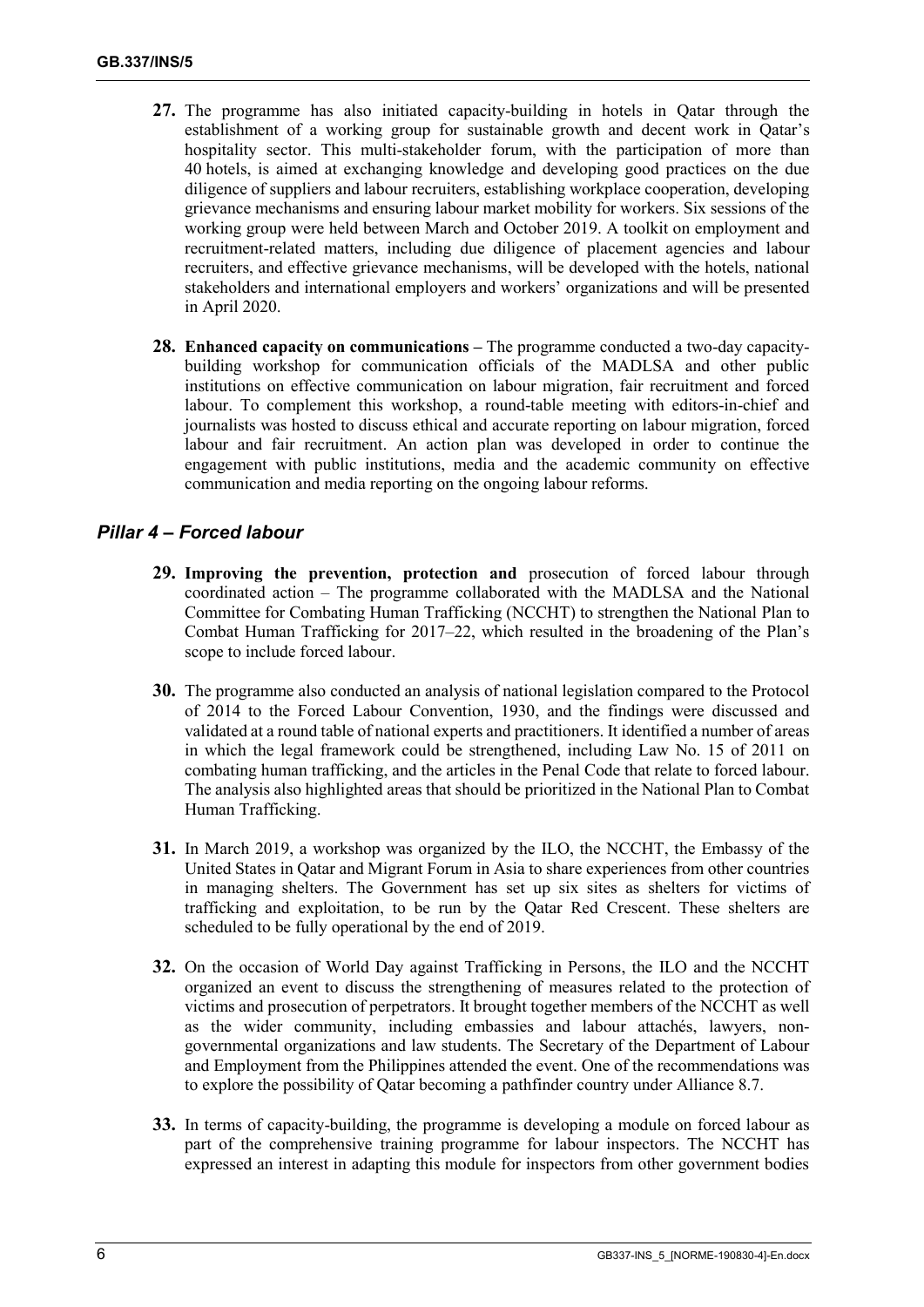that may come into contact with victims of forced labour. Round-table discussions will be organized with judges as part of a collaboration with the Supreme Judiciary Committee.

#### *Pillar 5 – Promoting workers' voice*

- **34. New regulation adopted** The MADLSA issued Decision No. 21 of 2019 on regulating the conditions and procedures for the election of workers' representatives to joint committees on 21 April 2019. The Decision makes it possible for all workers, whether holding an employment contract directly with the company or with a third party, to elect worker representatives and to run for the position of worker representative. It requires committee members to hold their meetings during regular working hours without any loss of pay or other benefits and requires companies to afford effective protection to worker representatives. Both requirements are in line with the ILO's Workers' Representatives Convention, 1971 (No. 135). In addition, the Decision lays the foundation for the proper exercise of rights relating to employee information by stipulating that all election material must be available in a language understood by all the workers. It also requires that the minutes of meetings and texts of decisions be published through appropriate means and in a language understood by all the workers.
- **35. Joint committees established** The Qatar Foundation reviewed its Mandatory Standards of Migrant Workers' Welfare to make the establishment of joint committees a requirement for all its subcontractors, with the capacity to represent 7,800 workers. To this end, the ILO and the MADLSA are supporting the establishment of joint committee pilots with five Qatar Foundation subcontractors in the cleaning, food (service and production), and facilities management sectors as well as a central joint consultation committee for the services sector. The central joint consultation committee is chaired by the Qatar Foundation and meets every three months with one management representative and one worker representative from each Qatar Foundation subcontractor. The objective of the joint consultation committee is to address worksite-related issues that emerge from each subcontractor's joint committee discussions.
- **36.** Following the issuance of Decision No. 21 on 21 April 2019, five joint committee elections were organized between July and September. Almost 30 worker representatives were elected, to represent 3,000 workers. The International Trade Union Confederation (ITUC), the BWI, the International Transport Workers' Federation (ITF), the ILO and the MADLSA were present during these elections. The elections were preceded by meetings with subcontractors to explain the stages and requirements of the pilots and with the Qatar Foundation's Welfare Department to discuss the evaluation strategy for them. With support from the ITUC, the ITF and the BWI, over ten information sessions were organized with workers in the five companies in order to explain joint committees and seek nominations for the position of worker representatives.
- **37.** Separately from the pilots with the Qatar Foundation's subcontractors, a sixth joint committee pilot is under way at the Qatar International Cables Company, a subsidiary of the French multinational Nexans. Three workers' representatives were elected to represent the company's 200 employees. The six elections were observed by the ILO, the MADLSA and the ITUC.
- **38. Review of existing workplace cooperation mechanisms –** Recognizing the importance of context for the establishment of effective joint committees, the ILO and the MADLSA have completed, with support from the Supreme Committee for Delivery and Legacy's Worker Welfare Department, a review of workers' welfare forums. The sectors covered by the review are construction, landscaping, security services, labour supply (especially mechanical, electrical and plumbing), housekeeping and pantry supply, and firefighting services. The review established a baseline for the joint committee pilots, identified local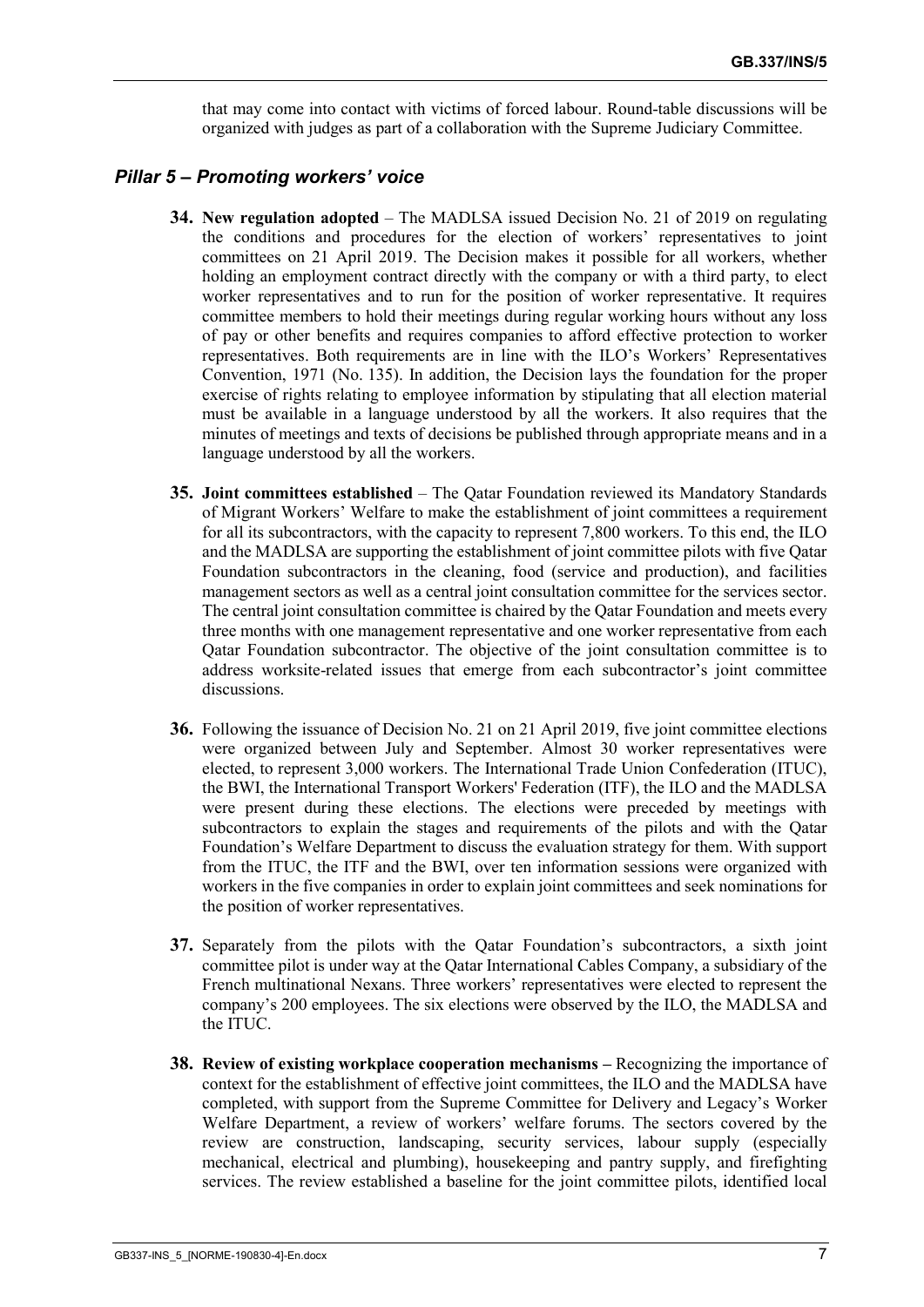promising practices and resource persons for capacity-building programmes, and shared lessons learned. Thus far, 62 workers' welfare forum elections have been held at 32 different worker accommodation sites, covering 16,000 workers – roughly 57 per cent of the Supreme Committee's workforce.

- **39. Capacity-building –** Jointly with the Turin Centre, a three-day training course was organized for worker and management representatives of the Qatar Foundation's subcontractors to revise their grievance handling procedures in line with the ILO's Examination of Grievances Recommendation, 1967 (No. 130), and to define the roles and responsibilities of worker representatives in the grievance handling process. The training manual was revised based on input from training participants, for broader roll-out among the Qatar Foundation's remaining subcontractors.
- **40.** Since the elections, workshops have been organized with joint committee representatives from all six subcontractors to develop their job descriptions, specifying roles and responsibilities (that is, chairperson, deputy chairperson and secretary) and the terms of reference of their joint committees. A training course on the roles and responsibilities of worker representatives in relation to discussing matters related to work in the establishment is now under way.
- **41.** In collaboration with the Embassy of Canada in Qatar, a capacity-building session was organized with the Labour Relations Department of the MADLSA to present the experience of the Informal Conflict Management System of Canada's Treasury Board in dealing with disputes that emerge from labour–management councils. The participants explored avenues for the establishment of an informal conciliation system through which the MADLSA would be able to address workplace conflicts that joint committees are not able to resolve.
- **42.** Awareness-raising videos relating to the formation of enterprise-level joint committees were produced – namely: an introductory video that explains the nature, functioning and benefits of joint committees to business owners; an introductory video that explains the benefits of joint committees to workers; and a video that explains to specific company departments (human resources, legal and corporate social responsibility) the steps that are involved in establishing joint committees.
- **43.** In collaboration with the Supreme Committee for Delivery and Legacy, a capacity-building session on workplace cooperation in the hospitality sector was organized for the members of the working group for sustainable growth and decent work in Qatar's hospitality sector (co-chaired by the ILO, the MADLSA, the Institute for Human Rights and Business and the International Tourism Partnership) on 25 July 2019 to explore avenues for transitioning from employee engagement modalities to employee participation modalities and explore models of employee participation that reflect the hospitality sector's business model and business segments in Qatar. The outcome of this meeting is an information brief on workplace cooperation in the hospitality sector.
- **44. Sustainability and scaling up strategy developed** A community of practice on workplace cooperation in Qatar (Taawon) was established to promote knowledge-sharing on workplace cooperation, promote workplace cooperation in priority sectors, and build on recurring items that emerge in the context of the Supreme Committee for Delivery and Legacy's workers' welfare forums and joint committees, in order to inform policies and regulations. Taawon is chaired by the MADLSA (permanent chair) and comprises representatives of Qatar's Chamber of Commerce, the International Organisation of Employers, the ITUC, the ITF and the BWI, and selected worker and management representatives from joint committees and workers' welfare forums.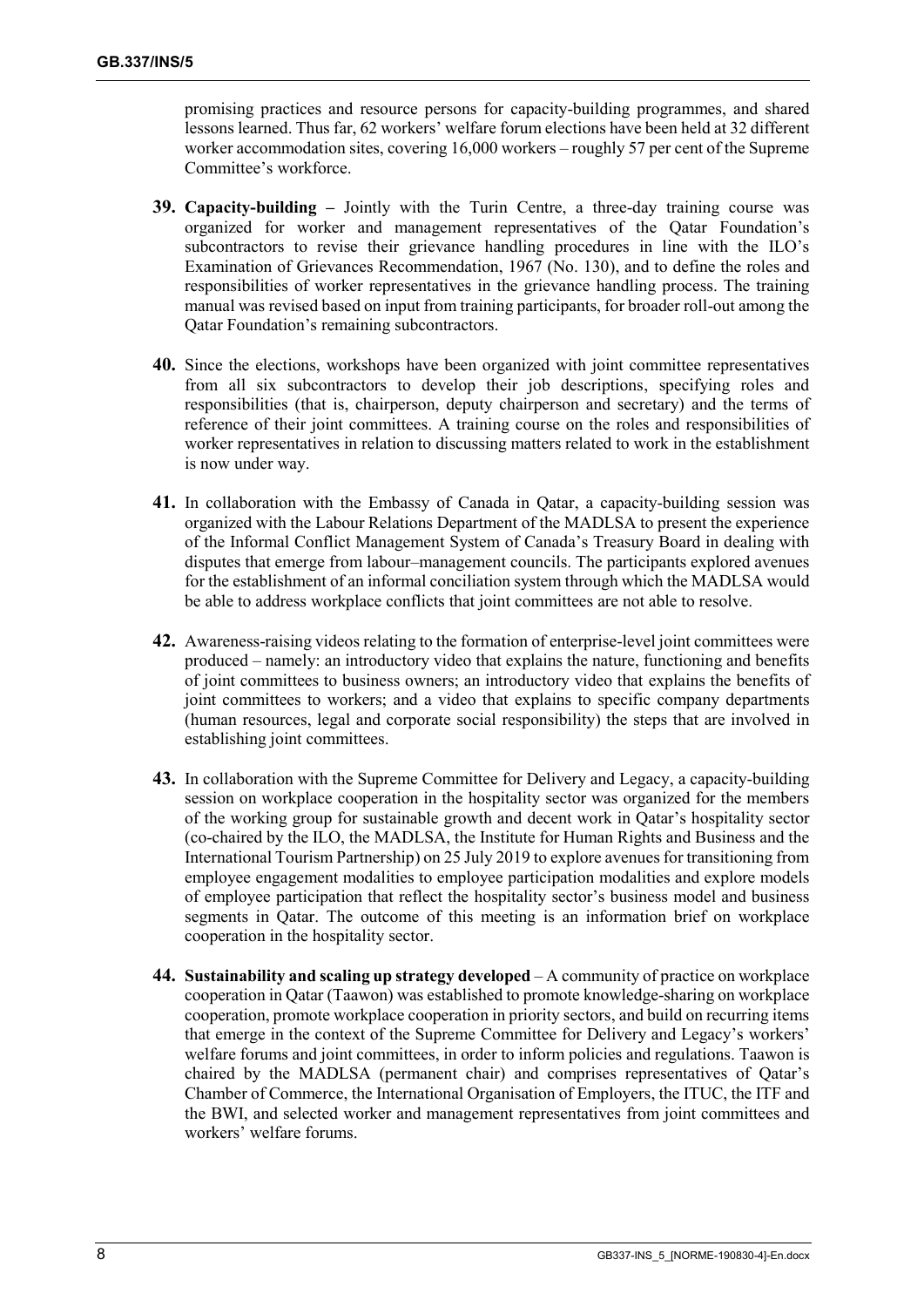- **45.** In the context of Taawon, and with input from its members, the ILO and the MADLSA are collaborating with Ergon Associates, Global Labour Justice and the BWI to develop comprehensive practical guidance on the establishment of joint committees. The guidance aims to bring the laws, regulations and practices governing workplace cooperation in Qatar further into line with the ILO's Co-operation at the Level of the Undertaking Recommendation, 1952 (No. 94), which entails that laws and regulations on the establishment of consultation and cooperation bodies should determine the scope, functions, structure and methods of operation for such bodies, as appropriate to national conditions.
- **46. Assistance to workers in submitting complaints through the MADLSA –** In accordance with the agreed protocol, the ILO has continued to facilitate the submission of complaints by workers to the MADLSA. Thus far, the ILO has lodged 72 complaints for 1,870 workers, resulting in the conclusion of 43 cases (1,700 workers). The remaining cases are either on appeal, pending the outcome of criminal cases, or in process.
- **47.** In addition, a joint review by the ILO and the MADLSA of Qatar's disputes resolution mechanism was carried out. The resulting report has made a number of recommendations on ways to improve access to justice and increase the operating efficiency of the dispute settlement committees. The ILO will work in partnership with the MADLSA to implement those recommendations and to increase workers' knowledge of how to fully and properly engage with the complaints mechanism in the future. Furthermore, the ITUC and the ILO jointly organized a legal clinic specifically aimed at possible improvements to Qatar's dispute settlement committees, covering issues such as the importance of access and transparency, the adoption of an efficient case management system, the capacity to ensure compliance with process and outcomes, and the importance of public awareness and public accountability.

#### *Partnerships*

- **48.** The National Steering Committee of the programme has continued to meet regularly providing guidance and support at the national level.
- **49.** The semi-annual meetings convened by the MADLSA, the ILO, the ITUC and the Global Union federations took place in April and October 2019, with the participation of the following workers' organizations: the ITUC, the BWI, the ITF, the UNI Global Union and the International Domestic Workers Federation. These meetings have been instrumental in ensuring the involvement and support of Global Union federations in the implementation of the programme.
- **50.** One additional community liaison officer representing UNI Global Union joined the programme's team in Doha, bringing the total number of community liaison officers to four, covering the construction, transport, security and services sectors.
- **51.** The programme partnered with the International Organisation of Employers and the Global Union federations as well as with civil society actors to organize three events on its work and ongoing reforms, namely: a side-event to the Intergovernmental Conference to Adopt a Global Compact for Safe, Orderly and Regular Migration in December 2018; a round-table discussion in parallel to the meeting of the United Nations High-level Political Forum on Sustainable Development in July 2019; and a meeting of the Global Forum on Migration and Development's Business Mechanism in October 2019.
- **52. Series of thematic days** on the Discrimination (Employment and Occupation) Convention, 1958 (No. 111) – The MADLSA and the ILO partnered with the Qatar Financial Centre to organize a round-table discussion entitled "Fair access to care, equal access to employment". The event was organized on 7 March 2019 to mark International Women's Day and was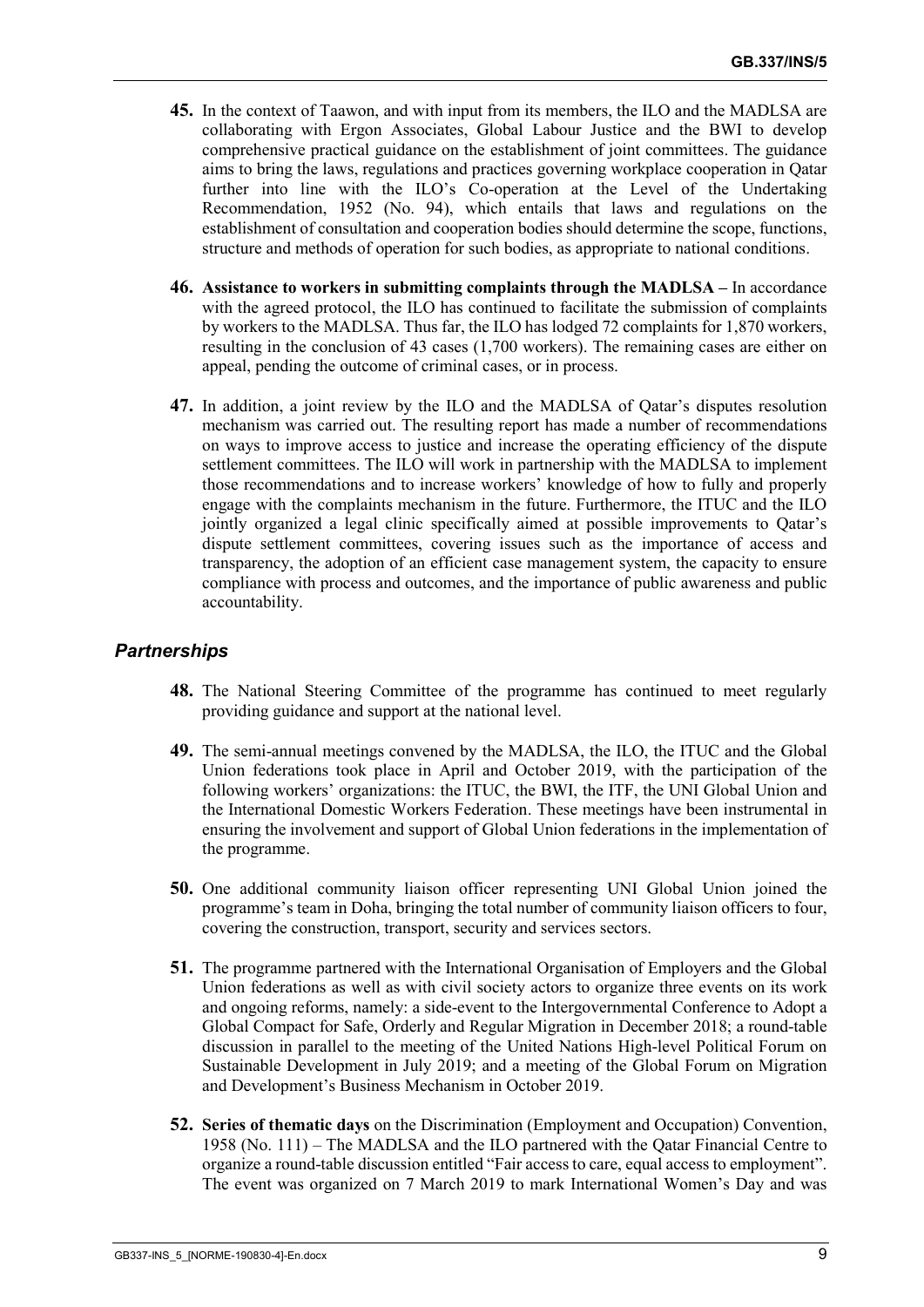attended by United Nations agencies, civil society organizations, the private sector and research centres. Participants shared research findings and good practices from Qatar on promoting women's labour market participation and female entrepreneurship through fair access to care. As background, the MADLSA rolled out its series of thematic days on Convention No. 111 in September 2018 to strengthen the commitment of national institutions and the private sector to the principles of the Convention, which Qatar ratified in 1976.

## **Draft outcome**

**53.** *The Governing Body took note of the annual progress report on the technical cooperation programme agreed between the Government of Qatar and the ILO contained in document GB.337/INS/5.*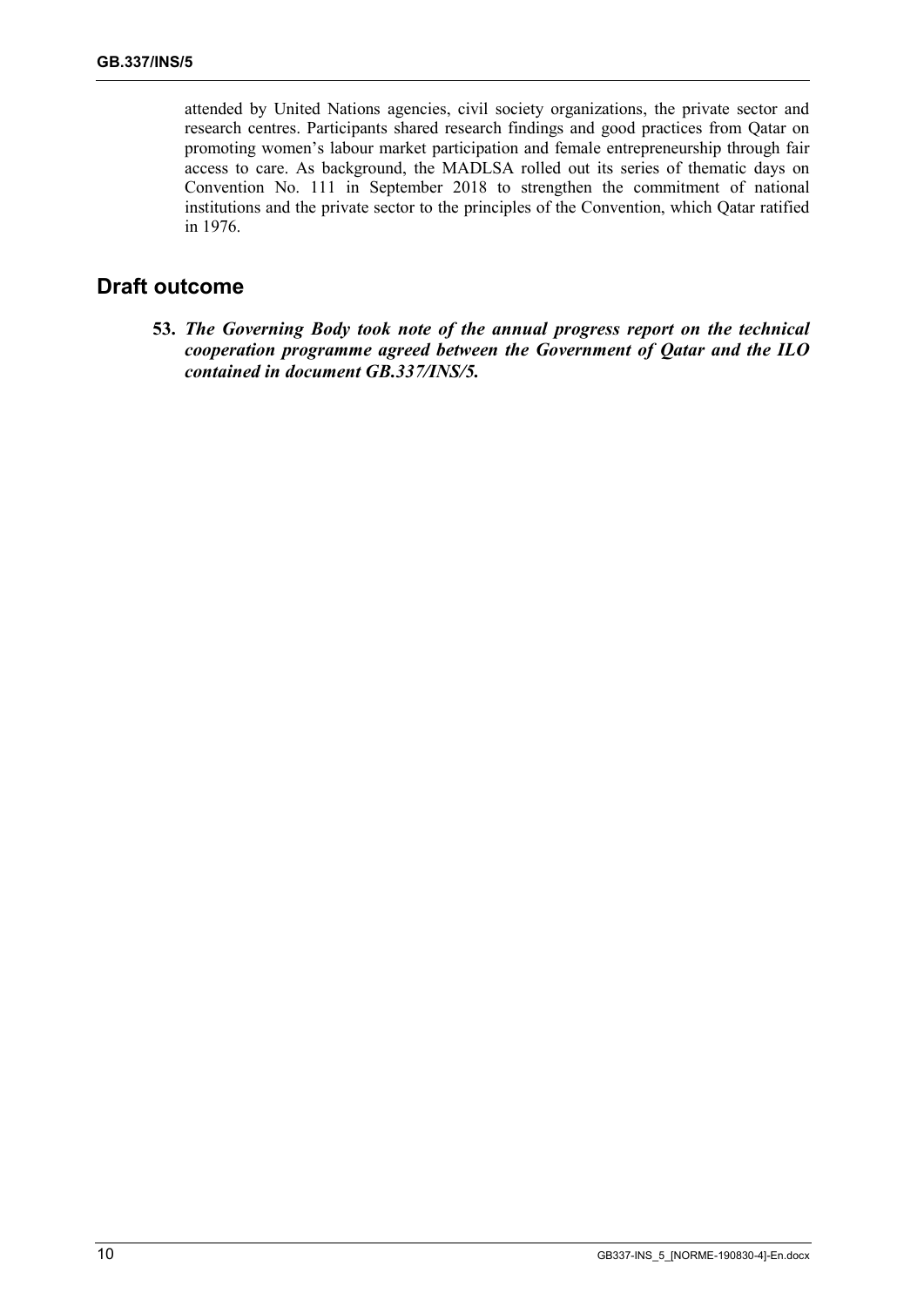# **Appendix**

#### **Summary of the technical cooperation programme agreed between the Government of Qatar and the ILO (2018–20)**

#### *The programme's objectives*

The technical cooperation programme falls within the scope of the Government of Qatar's efforts to implement numerous reforms related to laws and regulations on employment and to provide additional guarantees that promote and protect workers' rights. It was developed as a result of consultations conducted between the ILO and Qatar.

This technical cooperation programme reflects the common commitment of both the Government of Qatar and the ILO to cooperate on ensuring compliance with ratified international labour Conventions and on achieving fundamental principles and rights at work in the State of Qatar in a gradual manner during the period 2018–20. This will be done through: improvement in the payment of wages; enhanced labour inspection and occupational safety and health (OSH) systems; refinement of the contractual system that replaced the *kafala* system and to improve labour recruitment procedures; increased prevention, protection and prosecution against forced labour; and promotion of the workers' voice. During the life of the project, the ILO Senior Technical Adviser in charge of this programme will submit an annual progress report to the ILO Governing Body at its October–November session.

#### Strategic and immediate objectives

| Area for action |                                                                       | Immediate objectives to be achieved                                                                                                                                                                                                                                                                                                                                                                                                                                                                                                                                                                                                                                                                                                                                              |
|-----------------|-----------------------------------------------------------------------|----------------------------------------------------------------------------------------------------------------------------------------------------------------------------------------------------------------------------------------------------------------------------------------------------------------------------------------------------------------------------------------------------------------------------------------------------------------------------------------------------------------------------------------------------------------------------------------------------------------------------------------------------------------------------------------------------------------------------------------------------------------------------------|
| 1.              | Wage protection                                                       | The wage protection system is enhanced and sanctions for non-payment of<br>п<br>wages are enforced.<br>A wage guarantee fund is established.<br>п<br>A non-discriminatory minimum wage is adopted.<br>$\blacksquare$<br>The effective coverage of the wage protection system is expanded to cover<br>$\blacksquare$<br>small and medium-sized enterprises, subcontractors and eventually domestic<br>workers.                                                                                                                                                                                                                                                                                                                                                                    |
| 2.              | Labour inspection<br>and OSH                                          | A labour inspection policy is implemented with a clear strategy and a related<br>■<br>training plan for labour inspectors.<br>The enforcement powers of labour inspectors are effective.<br>Communication with migrant workers is improved through adequate<br>interpretation facilities.<br>An OSH policy is implemented with a clear strategy, including with respect to<br>■<br>heat-related risks, and is supported with an awareness-raising campaign.<br>A system for registering work injuries and occupational diseases is operational.<br>■                                                                                                                                                                                                                             |
| 3.              | An employment<br>contractual system<br>replacing the kafala<br>system | Law No. 21 and other relevant laws regulating the recruitment and employment<br>■<br>terms and conditions of migrant workers is implemented, reviewed and revised<br>in line with the comments of the ILO Committee of Experts on the Application of<br>Conventions and Recommendations.<br>Relevant stakeholders are fully trained on the law and its subsequent revision.<br>The domestic worker law is implemented and reviewed by the ILO.<br>The recruitment practices are improved through better monitoring and<br>regulation and the implementation of the ILO's General principles and<br>operational guidelines for fair recruitment in three migration corridors.<br>Restrictions on migrant workers' ability to change employer and exit the country<br>are removed. |